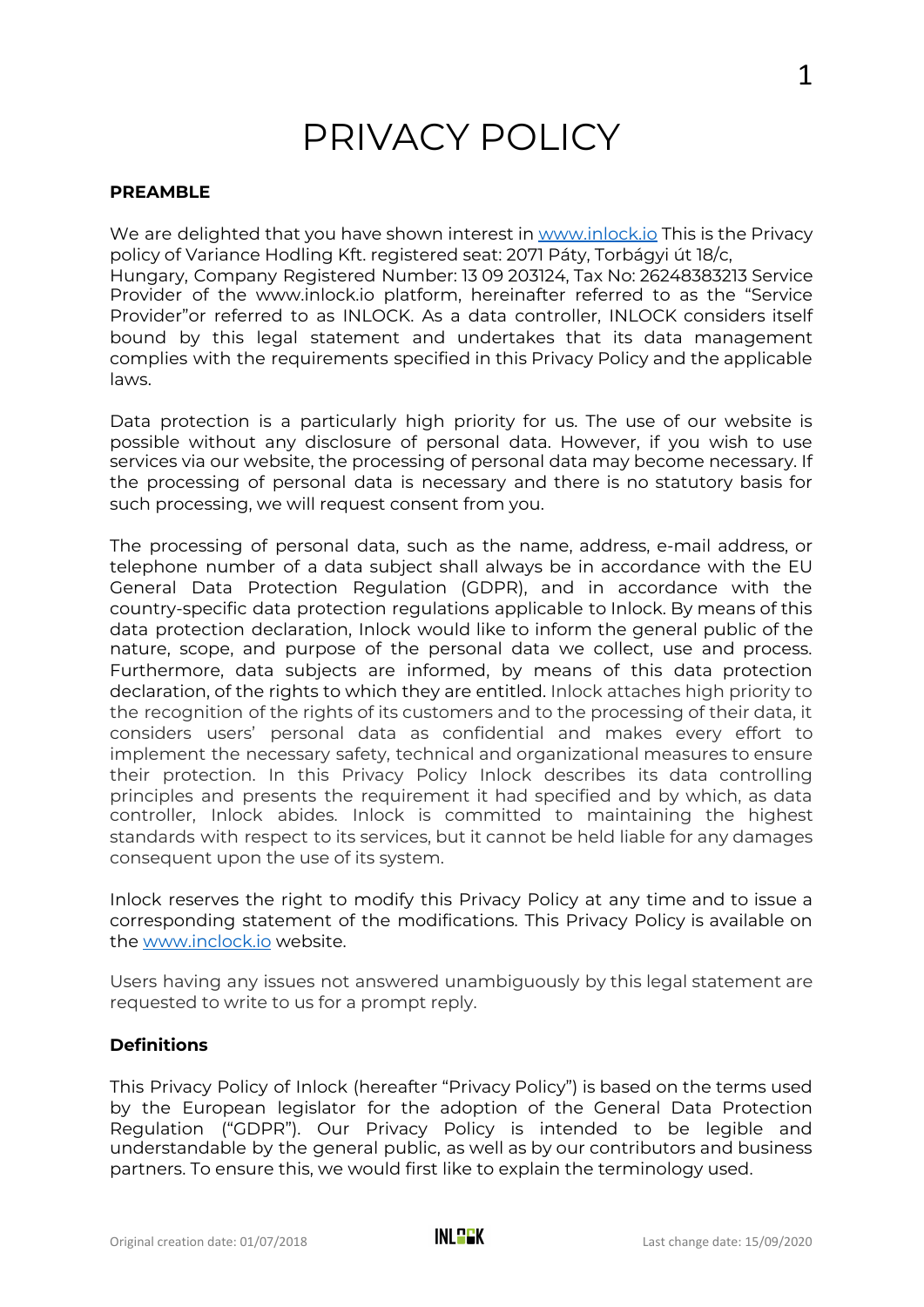In this Privacy Policy, we use, inter alia, the following terms:

- a.) applicable law: shall mean the law of EU;
- b.)blocking the data: making impossible, terminally or temporarily, the transmission, recognition, disclosure by transmission, alteration, modification, deletion, erasure, alignment or combination and use;
- c.) Data Protection Officers are responsible for overseeing data protection strategy and implementation to ensure compliance with GDPR requirements;
- d.)consent: shall mean any freely given specific and informed indication of his or her wishes by which the data subject signifies his or her agreement to personal data relating to him or her being processed fully or operation-specifically;
- e.) data controller: in general, data controller refers to the natural person
- f.) data control: shall mean any operation or set of operations such as collection, recording, organization, storage, adaptation or alteration, retrieval, consultation, use, disclosure by transmission, the taking of photos, dissemination or otherwise making available, alignment or combination, blocking, erasure or destruction or preventing the further use of such data;
- g.)data processor: data processor shall mean a natural or legal person, agency or any other body which processes personal data on behalf of the controller;
- h.)data subject: shall mean any natural person directly or indirectly identifiable by reference to specific personal data;
- i.) data transmission: the disclosure of data by transmission to a specified third party;

destruction of data: the total physical destruction of the data or the data storage media containing the data; erasure of data: making the data unidentifiable with the effect that it cannot be retrieved;

- j.) personal data**:** Personal data means any information relating to an identified or identifiable natural person ("data subject"). An identifiable natural person is one who can be identified, directly or indirectly, in particular by reference to an identifier such as a name, an identification number, location data, an online identifier or to one or more factors specific to the physical, physiological, genetic, mental, economic, cultural or social identity of that natural person.
- k.)objection: a statement of the data subject in which he/she expresses his/her disapproval of the processing of his/her personal data and requests the termination of the data processing and the destruction of the processed data;
- l.) processing of data: the execution of the technical works relating to data control, independent of the methods and instruments used for the execution of such operations and the location of the works;

# **I. The data controller contacts are:**

Controller for the purposes of the GDPR, other data protection laws applicable in member states of the European Union and other provisions related to data protection is:

Variance Hodling Kft. registered seat: 2071 Páty, Torbágyi út 18/c, Hungary, Company Registered Number: 13 09 203124, Tax No: 26248383213 **E-mail:** gdpr\_request@inlock.io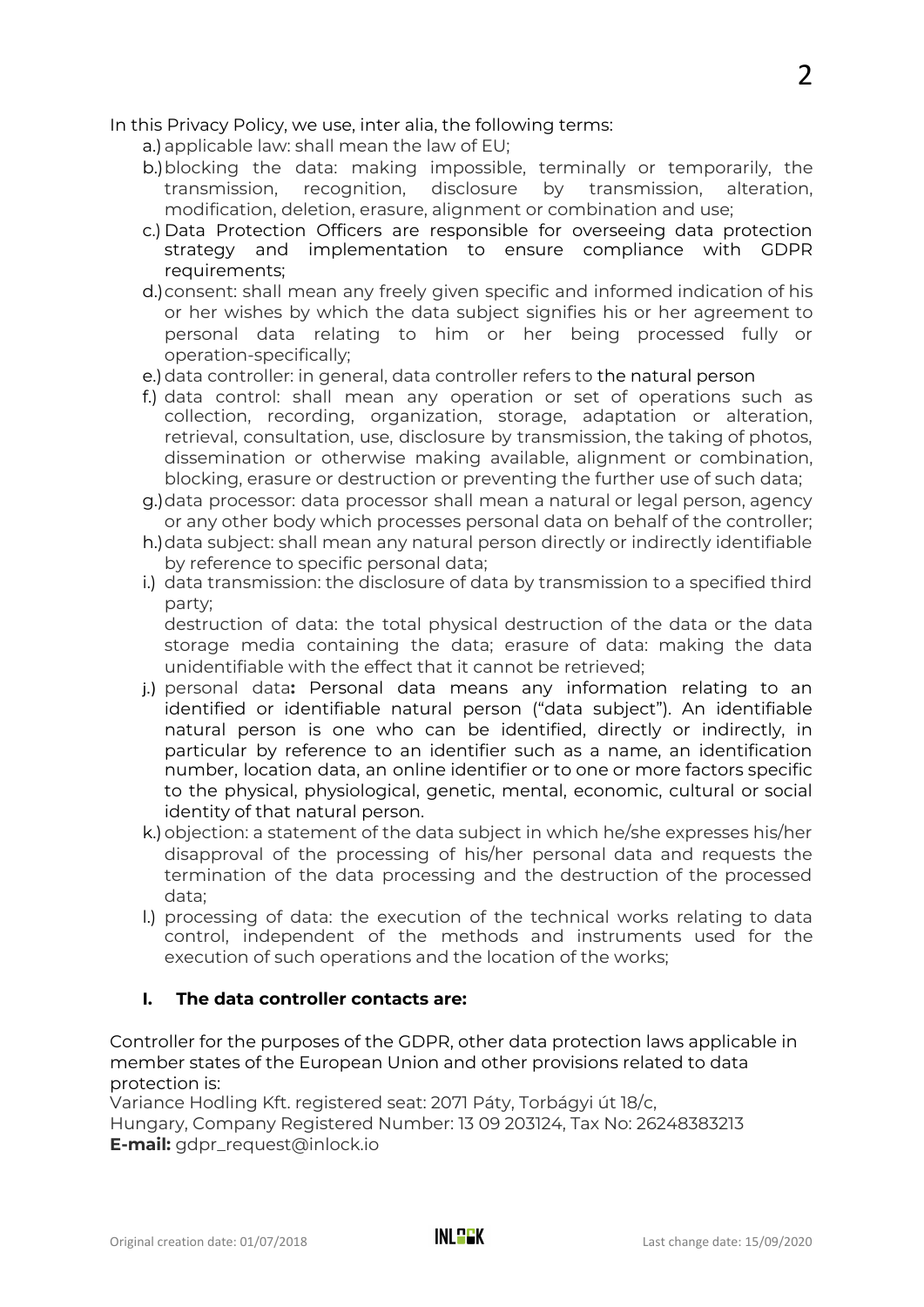### **II. Cookies**

This website uses cookies. Through the use of cookies, we can provide you more user-friendly services that would not be possible without the cookie setting. Cookies are text files that are stored in a computer system via an Internet browser. Many cookies contain a so-called cookie ID. A cookie ID is a unique identifier of the cookie. It consists of a character string through which Internet pages and servers can be assigned to the specific Internet browser in which the cookie was stored. This allows visited Internet sites and servers to differentiate the individual browser of the data subject from other Internet browsers that contain other cookies. A specific Internet browser can be recognized and identified using the unique cookie ID.

By means of a cookie, the information and offers on our website can be optimized with the user in mind. Cookies allow us, as previously mentioned, to recognize our website users. The purpose of this recognition is to make it easier for users to utilize our website. The website user who uses cookies does not, for example, have to enter access data each time the website is accessed, because this task is performed by the website, and the cookie is stored on the user's computer system.

The data subject may, at any time, prevent the setting of cookies through our website by means of a corresponding setting of the Internet browser used, and may thus permanently deny the setting of cookies. Furthermore, already set cookies may be deleted at any time via an Internet browser or other software programs. This is possible in all popular Internet browsers. If the data subject deactivates the setting of cookies in the Internet browser used, not all functions of our website may be entirely usable.

# **III. Collection of general data and information**

Inlock's website collects a range of general data and information when an individual or an automated system calls up the website. This data and information are stored in the server log files. The data collected may include:

(1) the browser types and versions used,

(2) the operating system used by the accessing system,

(3) the website from which an accessing system reaches our website (so-called referrers),

(4) the sub-websites,

(5) the date and time of access to the Website,

(6) an Internet protocol address (IP address),

(7) the Internet service provider of the accessing system, and

(8) any other similar data and information that may be used in the event of attacks on our information

technology systems.

When using these general data and information, Inlock does not draw any conclusions about any natural person. Rather, this information is needed to: (1) provide our products and services, including this website, and improve them over time,

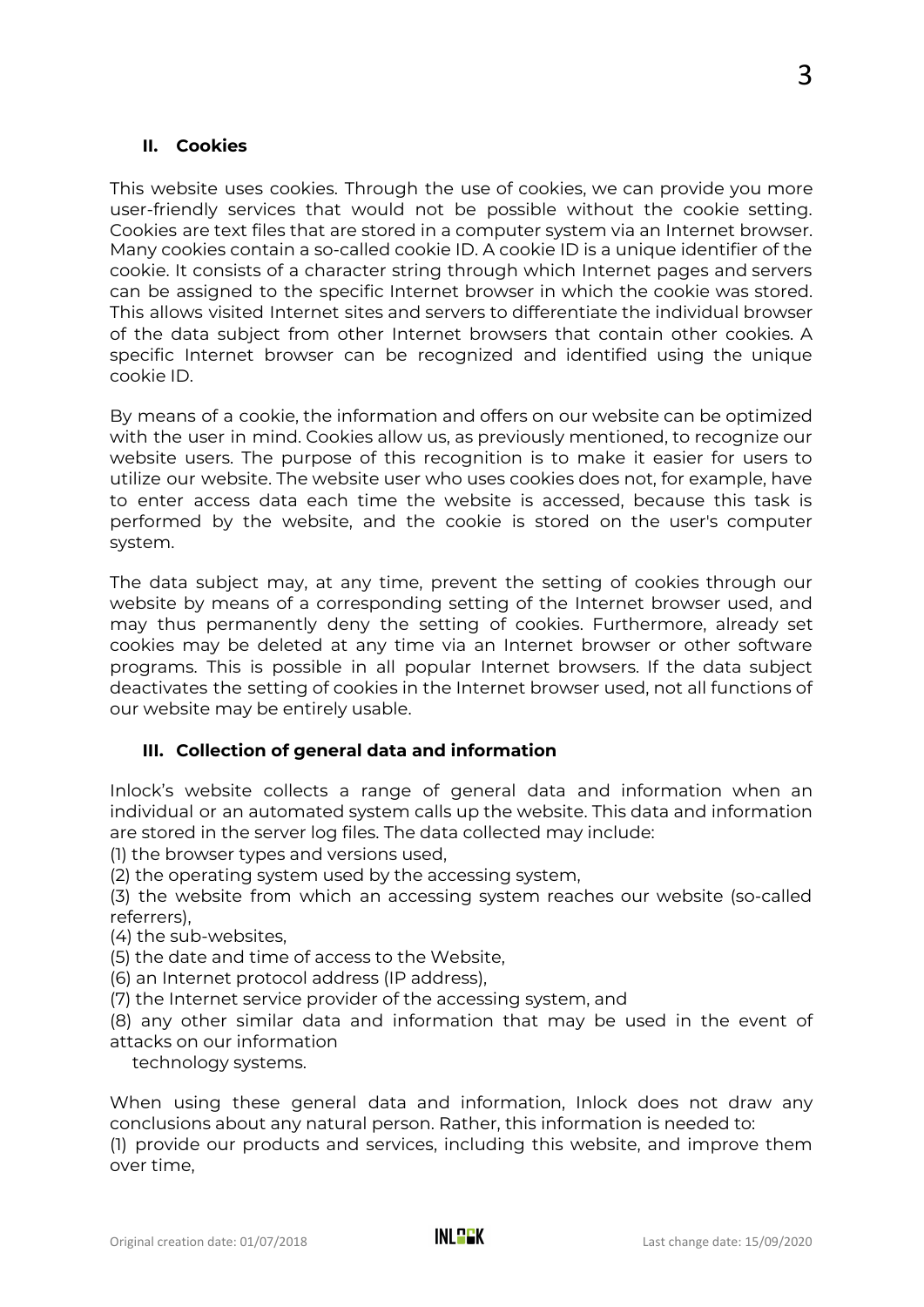(2) deliver the content of our website correctly,

(3) optimize the content of our website as well as its advertising,

(4) ensure the long-term viability of our information technology systems and website technology,

(5) personalize and manage our relationship with users, such as introducing users to products or

services that may be of interest,

(6) investigate, respond to, and manage inquiries or events, and

(7) provide law enforcement authorities with the information necessary for criminal prosecution in

case of a cyber-attack.

Therefore, Inlock analyses anonymously collected data and information statistically, with the aim of increasing the data protection and data security of our enterprise, and to ensure an optimal level of protection for the personal data we process. The anonymous data of the server log files are stored separately from all personal data provided by a data subject.

# **IV. Legal basis for the processing**

Art. 6(1) lit. a GDPR serves as the legal basis for processing operations for which we obtain consent for a specific processing purpose. If the processing of personal data is necessary for the performance of a contract to which the data subject is party, as is the case, for example, when processing operations are necessary for the supply of goods or to provide any other service, the processing is based on Article 6(1) lit. b GDPR. The same applies to such processing operations which are necessary for carrying out pre-contractual measures, for example in the case of inquiries concerning our products or services. If Inlock is subject to a legal obligation by which processing of personal data is required, such as for the fulfilment of tax obligations, the processing is based on Art. 6(1) lit. c GDPR. In rare cases, the processing of personal data may be necessary to protect the vital interests of the data subject or of another natural person. This would be the case, for example, if a visitor were injured in our company and his name, age, or other information would have to be passed on to a third party. Then the processing would be based on Art. 6(1) lit. d GDPR. Finally, processing operations could be based on Article 6(1) lit. f GDPR. This legal basis is used for processing operations which are not covered by any of the above-mentioned legal grounds, if processing is necessary for the purposes of the legitimate interests pursued by Inlock or by a third party, except where such interests are overridden by the interests or fundamental rights and freedoms of the data subject which require protection of personal data. Such processing operations are particularly permissible because they have been specifically mentioned by the European legislator. He considered that a legitimate interest could be assumed if the data subject is a client of the controller (Recital 47 Sentence 2 GDPR).

# **V. Registration on the Website**

Users have the possibility to register on the Inlock's website using personal data. Which personal data are transmitted to the controller is determined by the respective input mask used for the registration. The personal data entered by the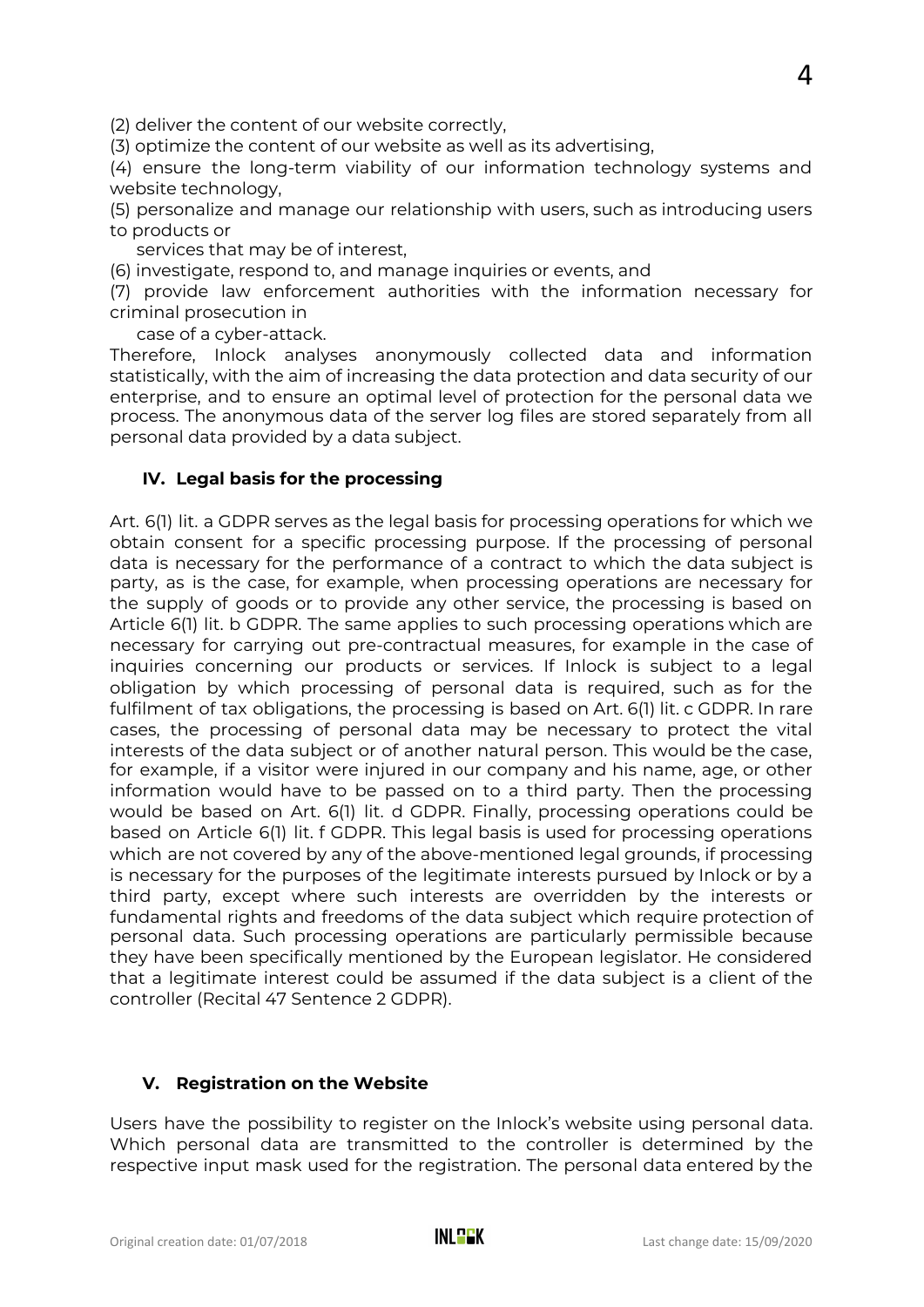data subject are collected and stored exclusively for internal use by the controller, and for his own purposes. The controller may request transfer to one or more processors that also use personal data for an internal purpose which is attributable to the controller.

By registering on the website, the IP address, date, and time of the registration are also stored. The storage of this data is necessary to secure Inlock as controller. This data is not passed on to third parties unless there is a statutory obligation to pass on the data, or if the transfer serves the aim of criminal prosecution.

Inlock provides information upon request to a natural person as to what personal data are stored. We also correct or erase personal data on request, insofar as there are no statutory storage obligations. The Data Protection Officer (as indicated in paragraph I.c) is available in such cases as the contact person.

# **VI. Subscription to our newsletter**

On the Inlock website, users are given the opportunity to subscribe to our newsletter. The input mask used for this purpose determines what personal data are transmitted, as well as when the newsletter is ordered from the controller.

Inlock informs its customers and business partners regularly by means of a newsletter about enterprise offers. This newsletter may only be received if you have a valid e-mail address and you register for the newsletter. A confirmation e-mail will be sent to the e-mail address registered by you for the first time dispatch of the newsletter, for legal reasons, in the double opt-in procedure. This confirmation e-mail is used to prove whether the owner of the e-mail address as the data subject is authorized to receive the newsletter.

During the registration for the newsletter, we also store the IP address of the computer system assigned by the Internet service provider (ISP) and used by the data subject at the time of the registration, as well as the date and time of the registration. The collection of this data is necessary in order to understand the (possible) misuse of the e-mail address of a data subject at a later date, and it therefore serves the aim of the legal protection of the controller.

The personal data collected as part of a registration for the newsletter will only be used to send our newsletter. In addition, subscribers to the newsletter may be informed by e-mail, as long as this is necessary for the operation of the newsletter service or a registration in question, as this could be the case in the event of modifications to the newsletter offer, or in the event of a change in technical circumstances. There will be no transfer of personal data collected by the newsletter service to third parties. The subscription to our newsletter may be terminated by you at any time. The consent to the storage of personal data, which you have given for sending the newsletter, may be revoked at any time. For the purpose of revocation of consent, a corresponding link is found in each newsletter.

# **VII. Newsletter-Tracking**

The Inlock newsletter contains so-called tracking pixels. A tracking pixel is a miniature graphic embedded in such e-mails, which are sent in HTML format to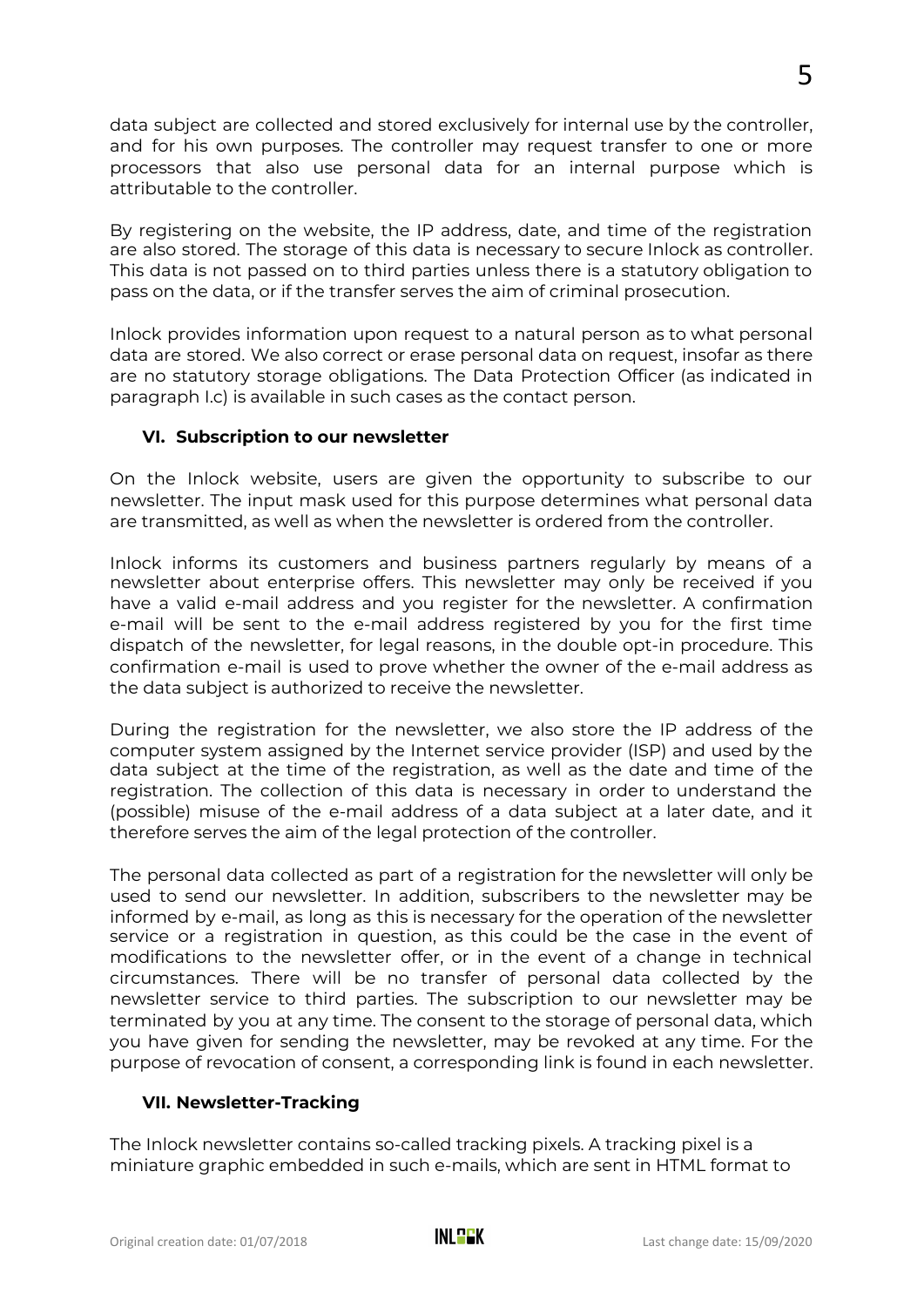enable log file recording and analysis. This allows a statistical analysis of the success or failure of online marketing campaigns. Based on the embedded tracking pixel, Inlock may see if and when an e-mail was opened by you, and which links in the e-mail were called up by data subjects.

Such personal data collected in the tracking pixels contained in the newsletters are stored and analyzed by Inlock in order to optimize the shipping of the newsletter, as well as to adapt the content of future newsletters even better to the interests of the data subject. These personal data will not be passed on to third parties. You are at any time entitled to revoke the respective separate declaration of consent issued by means of the double opt-in procedure. After a revocation, these personal data will be deleted by the controller. Inlock automatically regards a withdrawal from the receipt of the newsletter as a revocation.

# **VIII. Contact possibility via the website**

Inlock's website contains information that enables quick electronic contact, as well as direct communication with us, including an e-mail address. If you contact Inlock by e-mail or via a contact form, the personal data transmitted are automatically stored. Such personal data, transmitted on a voluntary basis by a data subject to the data controller, are stored for the purpose of processing or contacting the data subject. There is no transfer of this personal data to third parties.

#### **IX. Routine erasure and blocking of personal data**

Inlock processes and stores the personal data of data subjects only for the period necessary to achieve the purpose of storage, or as far as this is granted by the European legislator or other legislators in laws or regulations to which Inlock may be subject to.

If the storage purpose is not applicable, or if a storage period prescribed by the European legislator or another competent legislator expires, the personal data are routinely blocked or erased in accordance with legal requirements.

# **X. Rights of the data subject**

a) Right of confirmation

You have the right to obtain from Inlock confirmation as to whether or not personal data concerning you are being processed. If you wish to avail yourself of this right of confirmation, you may, at any time, contact the Data Protection Officer (see paragraph I.c).

b) Right of access

You have the right to obtain from Inlock free information about your personal data stored at any time and a copy of this information (including the purpose of processing, categories of personal data concerned, storage period, and more).

Furthermore, you have a right to obtain information as to whether personal data are transferred to a third country or to an international organization. If this is the case, you have the right to be informed of the appropriate safeguards relating to the transfer.

If you wish to avail yourself of this right of access, you may at any time contact the Data Protection Officer (see paragraph I.c).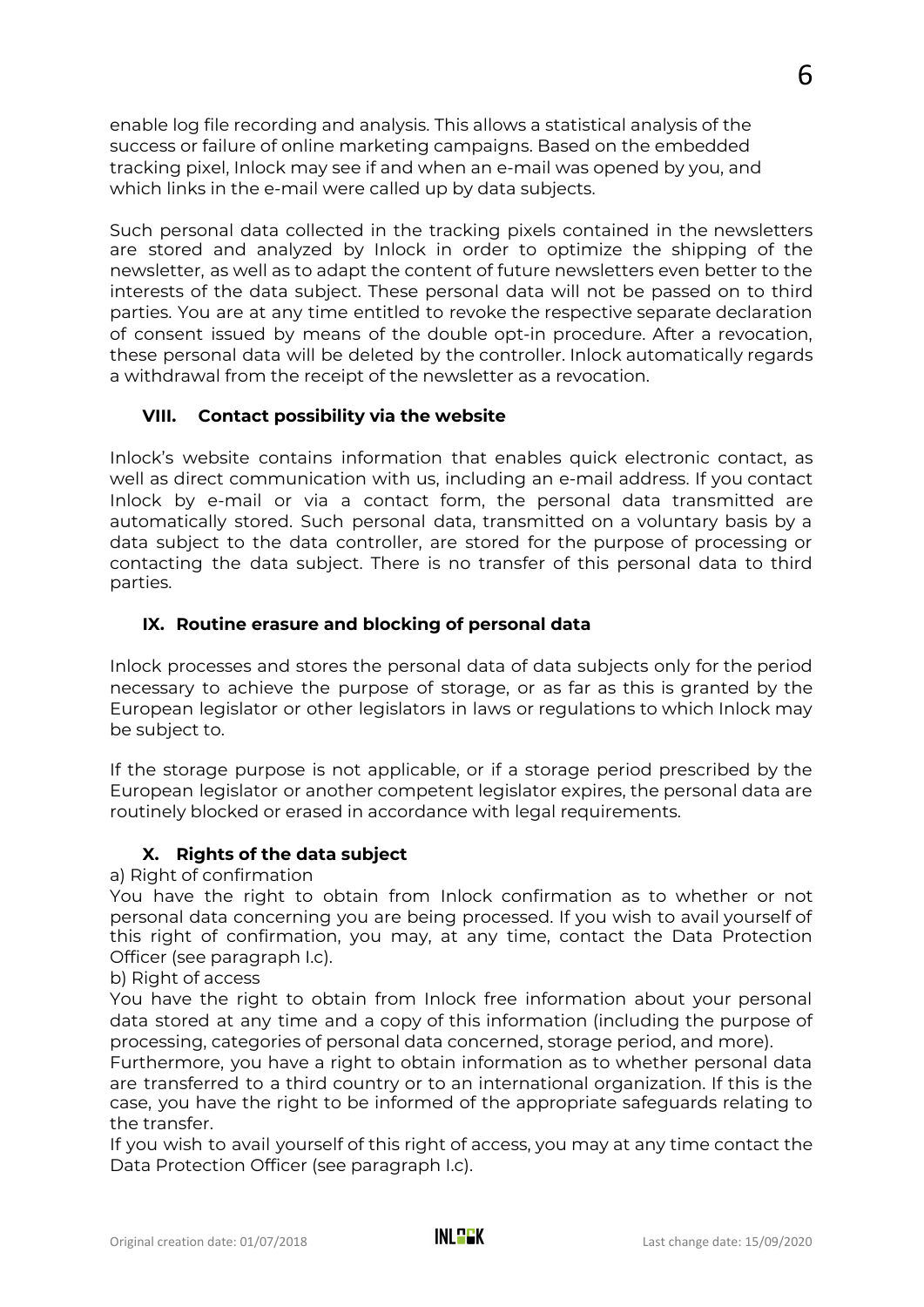c) Right to rectification

You have the right to obtain from Inlock without undue delay the rectification of inaccurate personal data concerning you. Taking into account the purposes of the processing, you have the right to have incomplete personal data completed, including by means of providing a supplementary statement. If you wish to exercise this right to rectification, you may contact the Data Protection Officer (see paragraph I.c).

d) Right to erasure (Right to be forgotten)

You have the right to obtain from Inlock the erasure of personal data concerning you with undue delay, and Inlock has the obligation to erase personal data without undue delay, as long as the processing is no longer necessary. You may at any time contact the Data Protection Officer. The Data Protection Officer shall ensure that the erasure request is complied with immediately.

e) Right of restriction of processing

You have the right to obtain from Inlock restriction of processing if the processing is unlawful, if you contest the accuracy of your personal data or your personal data is no longer needed by Inlock.

If you wish to request the restriction of the processing of personal data stored by Inlock, you may at any time contact the Data Protection Officer (see paragraph  $|C|$ .

f) Right to data portability

You have the right to receive from Inlock the personal data concerning you, in a structured, commonly used and machine-readable format. You have the right to transmit those data to another controller without hindrance from Inlock, as long as the processing is based on consent pursuant to point (a) of Article 6(1) of the GDPR or point (a) of Article 9(2) of the GDPR, or on a contract pursuant to point (b) of Article 6(1) of the GDPR, and the processing is carried out by automated means, as long as the processing is not necessary for the performance of a task carried out in the public interest or in the exercise of official authority vested in the controller.

g) Automated individual decision-making, including profiling

Each data subject shall have the right granted by the European legislator not to be subject to a decision based solely on automated processing, including profiling, which produces legal effects concerning him or her, or similarly significantly affects him or her, as long as the decision: (1) is not necessary for entering into, or the performance of, a contract between the data subject and a data controller, or (2) is not authorized by Union or Member State law to which the controller is subject and which also lays down suitable measures to safeguard the data subject's rights and freedoms and legitimate interests, or (3) is not based on the data subject's explicit consent.

If the decision (1) is necessary for entering into, or the performance of, a contract between the data subject and a data controller, or (2) it is based on the data subject's explicit consent, Inlock shall implement suitable measures to safeguard the data subject's rights and freedoms and legitimate interests, at least the right to obtain human intervention on the part of the controller, to express his or her point of view and contest the decision.

If the data subject wishes to exercise the rights concerning automated individual decision- making, he or she may at any time directly contact our Data Protection Officer.

#### **XI. Data protection provisions about the application and use of Twitter**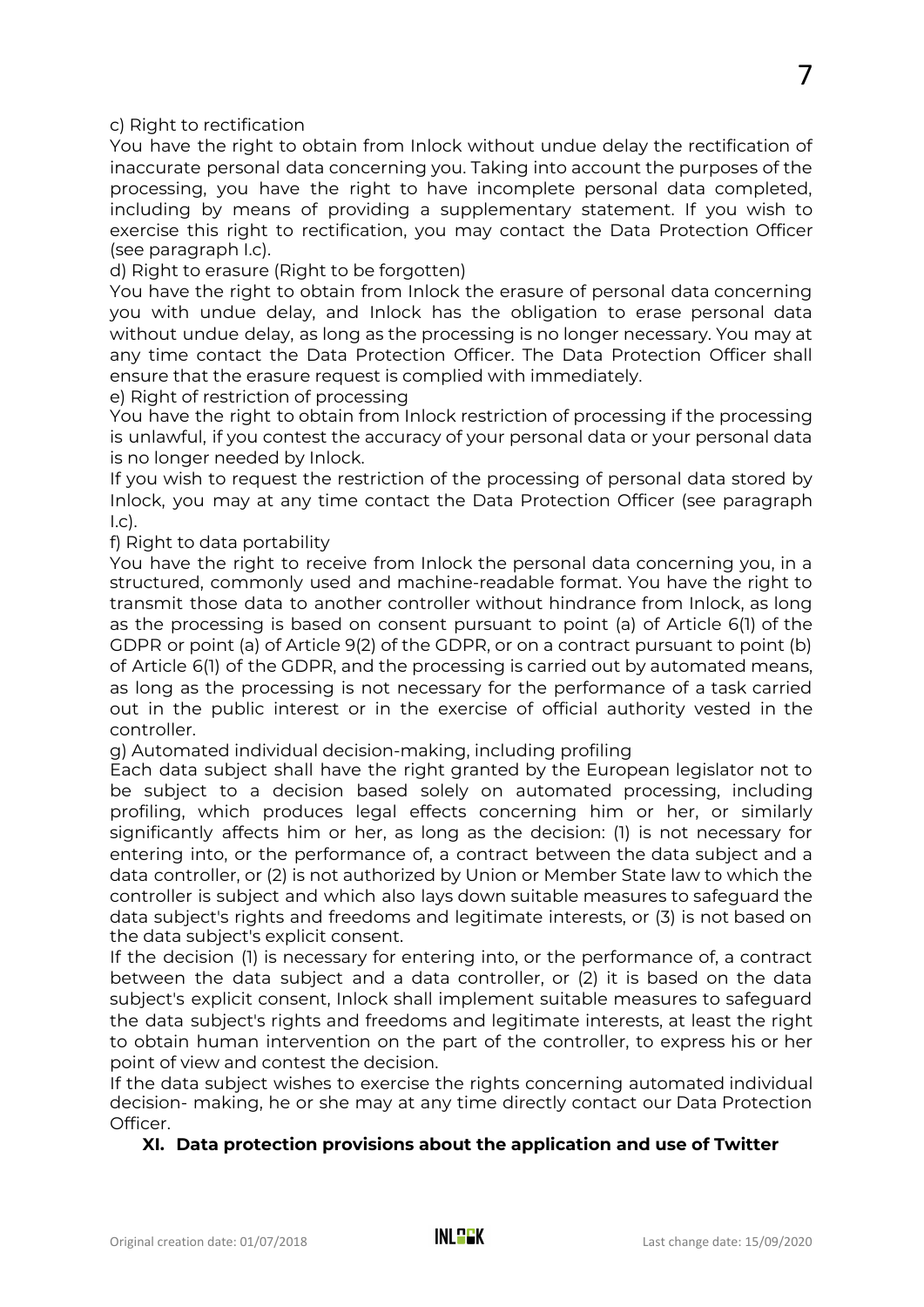On its website Inlock has integrated components of Twitter. Twitter is a multilingual, publicly-accessible microblogging service on which users may publish and spread tweets, i.e. short messages limited to 140 characters. These short messages are available for everyone, including those who are not logged on to Twitter. The tweets are also displayed to so-called followers of the respective user. Followers are other Twitter users who follow a user's tweets. Furthermore, Twitter allows you to address a wide audience via hashtags, links or retweets.

The operating company of Twitter is Twitter, Inc., 1355 Market Street, Suite 900, San Francisco, CA 94103, UNITED STATES.

Twitter receives information via the Twitter component that the data subject has visited our website, provided that the data subject is logged in on Twitter at the time of the call-up to our website. This occurs regardless of whether the person clicks on the Twitter component or not. If such a transmission of information to Twitter is not desirable for the data subject, that he may prevent this by logging off from their Twitter account before a call-up to our website is made.

The applicable data protection provisions of Twitter may be accessed under https://twit- ter.com/privacy?lang=en.

**XII. Data protection provisions about the application and use of Facebook** Facebook is a social network of Facebook Ireland Limited (Hanover Reach, 5-7 Hanover Quay, Dublin 2 Ireland). We have incorporated different Facebook functions on our website (such as "like", "share"). Facebook functions are identified by the Facebook logo. Depending on the type of function, other ones can be added (for example, "like", "recommend"). You can tell your Facebook friends and Facebook users which articles you like/recommend using the "like" button. If, as a Facebook user, you have added the Facebook recommendations bar to your Facebook applications, you automatically publish your reading activity on Facebook in your newsfeed and your timeline as soon as the recommendations bar on our website opens. On Facebook, the people you authorised when installing learn which of our articles you are currently reading, or which content on our website you are using. You can remove the individual entries as well as the application itself at any time on Facebook. Users' Facebook "likes" are also synchronised with the contributions and articles on our page, as long as the user is logged on to our website via Facebook. Through the integration of the Facebook button on our webpage, a direct connection is established by your browser or the application with the Facebook servers, and the button for the applicable Facebook function loaded from there. As already mentioned, here information is transferred to Facebook, for example, the internet page in question has been called up or that a particular service has been used. If you actively use a Facebook function yourself, such as clicking on the "like" button, it is possible that Facebook processes other data, including personal data. In this way, Facebook can, for example, place a cookie, which can be used to detect if you have already used the "like" button in the past on other internet sites that also having integrated Facebook buttons. If you, as a Facebook user, logged in to Facebook, it is also possible to assign the accessing of the page to your Facebook profile. If you click on integrated Facebook buttons and log in to Facebook afterwards (or you are already logged in), the "liked" or "recommended" information can be published in a short form on Facebook in your profile and your timeline, for example. In this way, Facebook can therefore possibly collect and save further usage data. This may result in Facebook user profiles which extend beyond what you reveal on Facebook yourself. If you have not deactivated the embedded social plug-ins but would still like to prevent Facebook assigning your visit to our

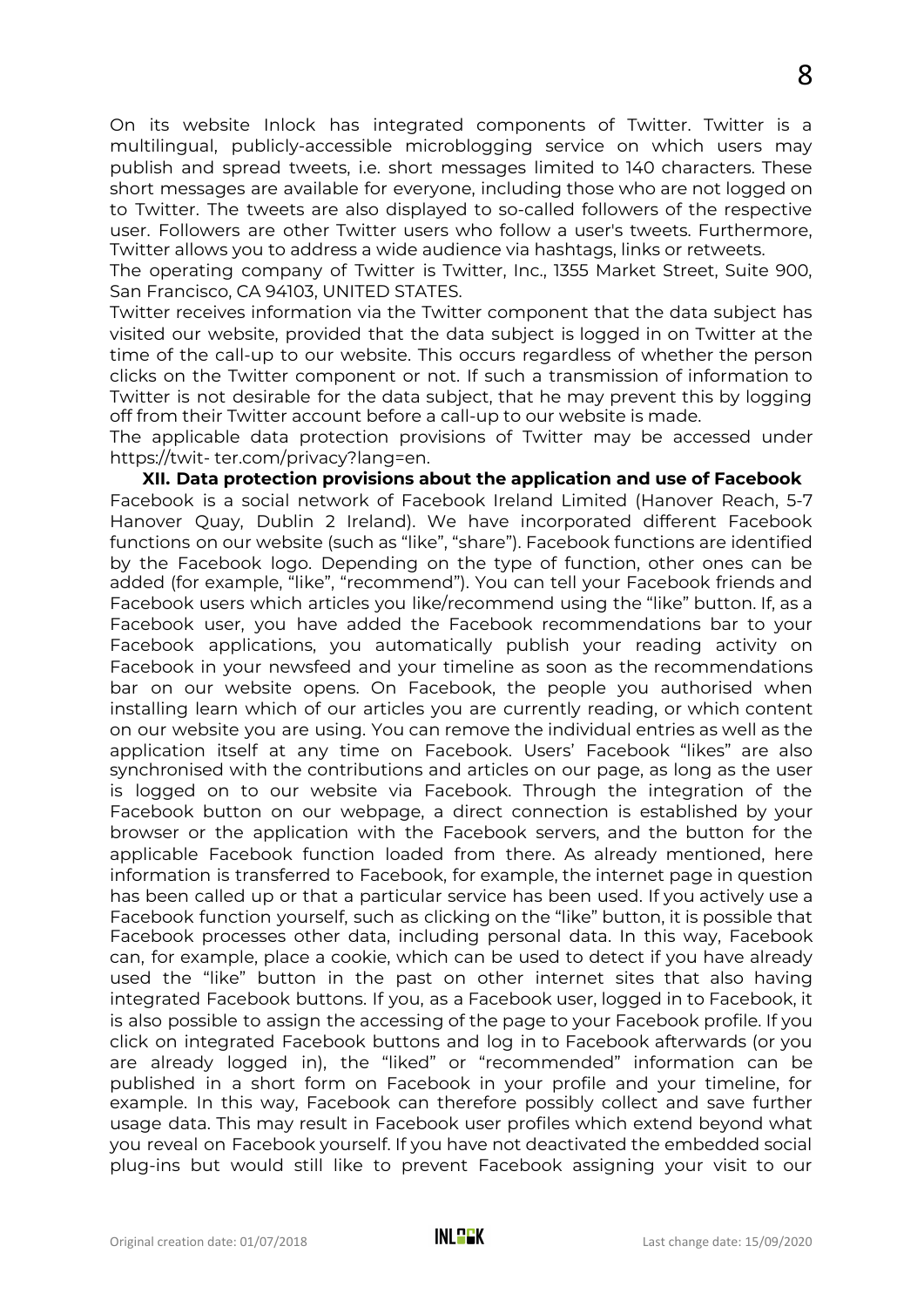website to your Facebook user account, please log out of your Facebook user account before you visit our website. You can find out which data Facebook collects in detail for its own purposes in Facebook's data privacy policy; there, you can also find further information on data collection and processing by Facebook also on your related rights. Facebook's data privacy policy can be accessed here: <https://www.facebook.com/policy.php>. The information from Facebook on so-called social plug-ins can be found here: [http://on.fb.me/mAN33b](https://developers.facebook.com/products/social-plugins/?locale=en_US).

# **XIII.Data protection provisions about the application and use of Linkedin**

On this website, we have integrated the component of LinkedIn Corporation. LinkedIn is a web-based social network that enables users with existing business contacts to connect and to make new business contacts.

The operating company of LinkedIn is LinkedIn Corporation, 2029 Stierlin Court Mountain View, CA 94043, UNITED STATES. For privacy matters outside of the UNITED STATES LinkedIn Ireland, Privacy Policy Issues, Wilton Plaza, Wilton Place, Dublin 2, Ireland, is responsible

#### **XIV. Data protection provisions about the application and use of Google Analytics**

On this website, we have integrated the component of Google Analytics (with the anonymizer function). Google Analytics is a web analytics service. Web analytics is the collection, gathering, and analysis of data about the behavior of visitors to websites. A web analysis service collects, inter alia, data about the website from which a person has come (the so- called referrer), which sub-pages were visited, or how often and for what duration a sub- page was viewed. Web analytics are mainly used for the optimization of a website and in order to carry out a cost-benefit analysis of Internet advertising.

The operator of the Google Analytics component is Google Inc., 1600

Amphitheatre Pkwy, Mountain View, CA 94043-1351, United States.

Further information and the applicable data protection provisions of Google may be retrieved under: https://www.google.com/intl/en/policies/privacy/ and under: http://www.google.com/analytics/terms/us.html.

Google Analytics is further explained under the following Link https://www.google.com/analytics/.

# **XV. Period for which the personal data will be stored**

The criteria used to determine the period of storage of personal data is the respective statutory retention period. After expiration of that period, the corresponding data is routinely deleted, as long as it is no longer necessary for the fulfillment of the contract or the initiation of a contract.

# **XVI. Existence of automated decision-making**

We may analyze your personal information to create a profile of your interests and preferences so that we can contact you with information relevant to you. We may make use of additional information about you when it is available from external sources to help us do this effectively.

If you wish to exercise your rights stated in paragraph XI. concerning automated individual decision-making, you may at any time directly contact our Data Protection Officer.

# **XVII. Principles**